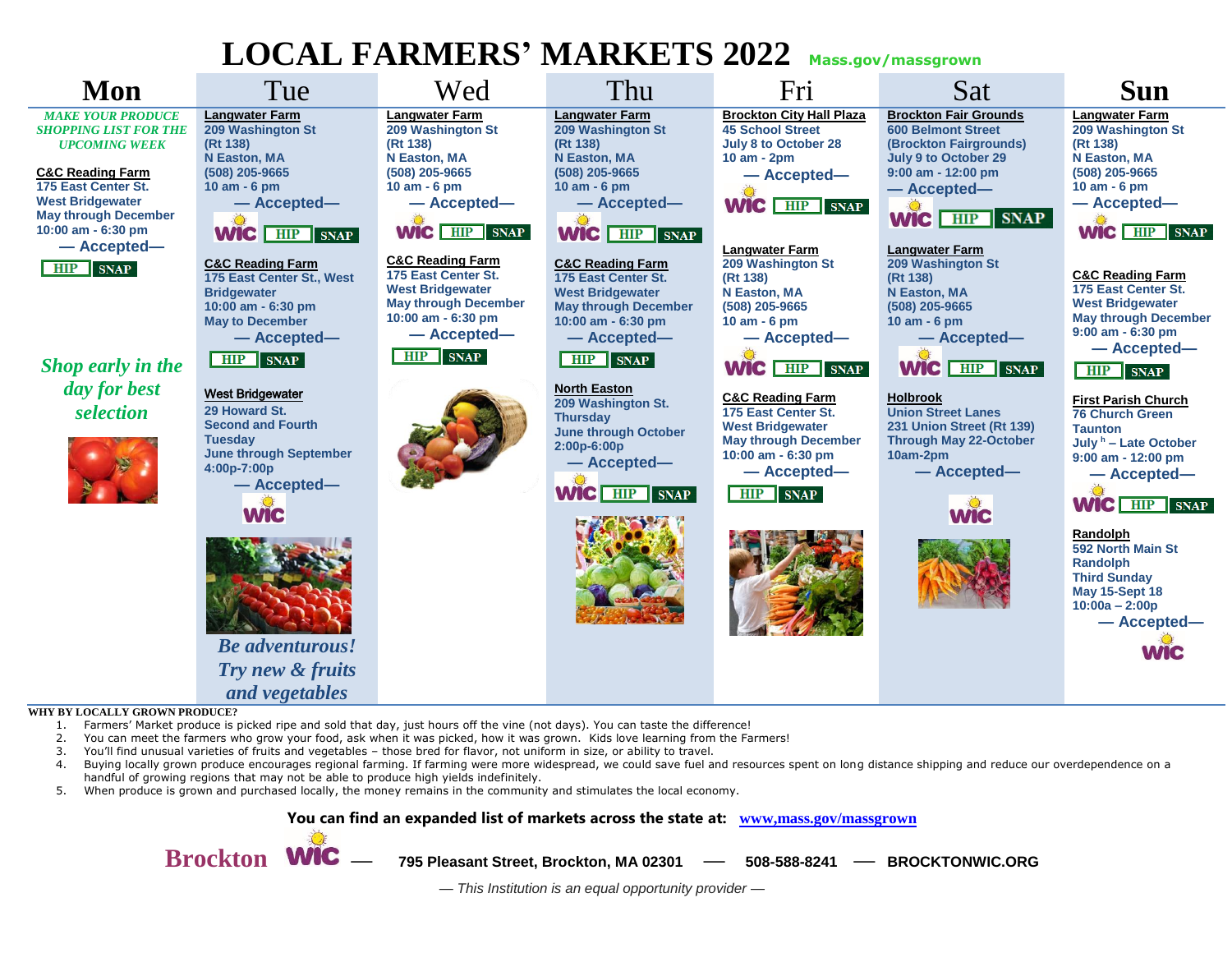



 $\textbf{Brockton}$  **WIC** — 795 Pleasant Street, Brockton, MA 02301 - 508-588-8241 - BROCKTONWIC.ORG

*— This Institution is an equal opportunity provider —*